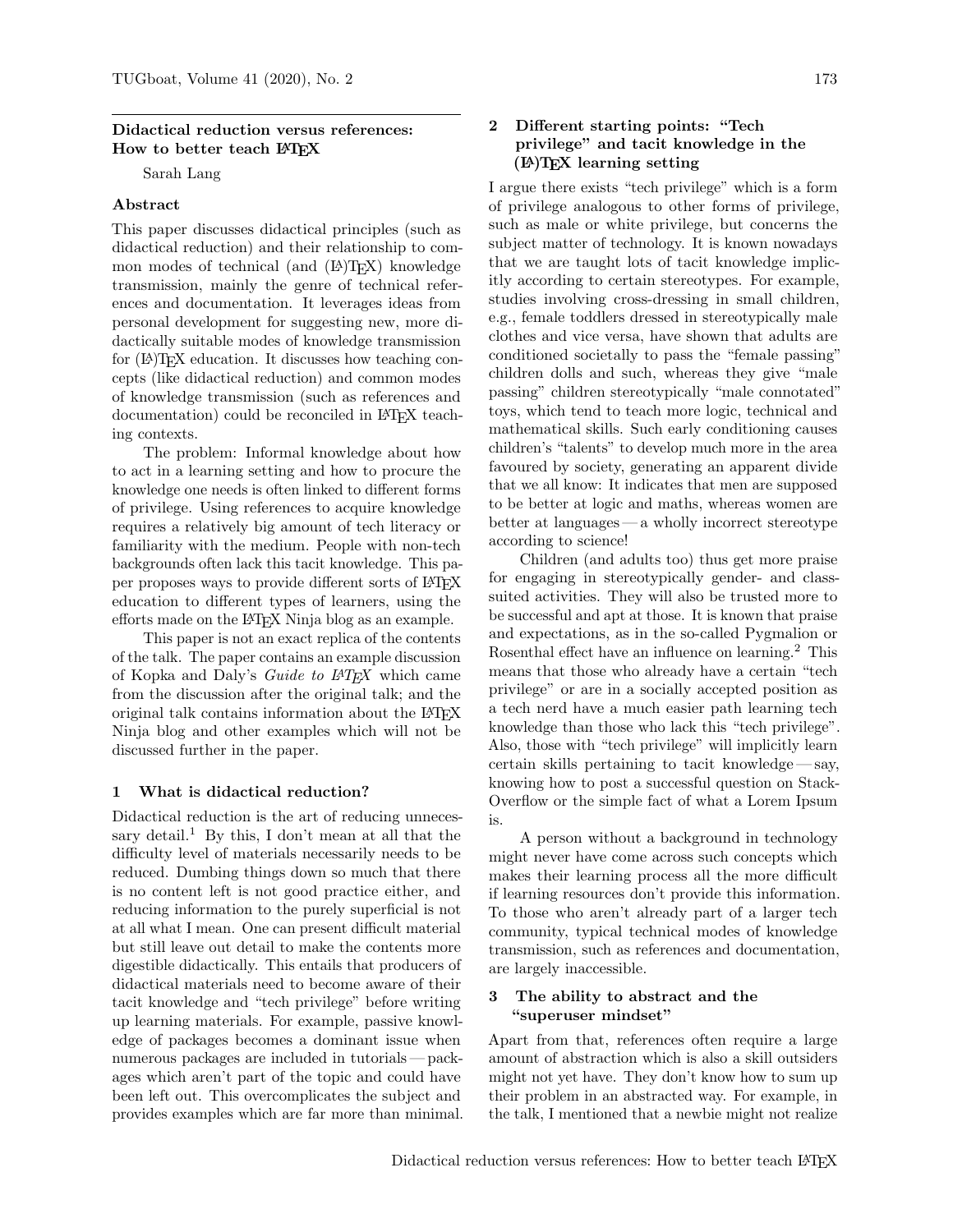their problem is spacing. They might just think, "I want this page to look like I know it from MS Word." They also might not be familiar with non-GUI applications, having seen only applications which are extremely targeted to fulfilling a user's (presumed) needs, giving them a user experience which requires no background knowledge at all. Moving from a passive user experience to — what we could call — a "superuser perspective" is a big step which is not at all an obvious or easy path for a newbie without a tech support network or in-person teaching.

## 4 The difference between reference and didactical reduction, with the example of Kopka and Daly's Guide

I was asked about my opinion on the generally wellliked reference of Kopka and Daly.<sup>3</sup> Therefore, I have chosen it as an example on which I can illustrate my point about references versus didactical reduction. I was asked whether I would recommend it and my opinion is: as far as references go, this a go-to resource— but it is still a reference. My argument is that for effective and efficient teaching, we need to detach teaching resources and technical reference documents. Kopka and Daly explicitly say their guide is a mixture of both, which is exactly what I take issue with. $4$  Thus, I would not fully recommend it. This does not mean I don't like the  $Guide - I$ just think it was written under a different paradigm from the one I invite the  $(L)$ TFX community to use in the future.

Let's examine this in the context of the Guide. The first thing we notice: it's over 600 pages long. So, either you're not expected to read it all (i.e., it is a reference), or it's going to be a long read. I think it's a good beginner's reference but I also find there's an inherent problem with references. I would expect a beginner's text to only cover things that they will ubiquitously need, so that's either "theory" or a focus on the absolute basics. For example, if you know how a document class works, why would a reader be shown the example of letters which they might not even need? If they wanted to learn about them, they could just look it up with a quick web search. Thus, I think there would be lots of room for cutting out detail.

A suggestion for improvement would be to perhaps write a beginner's part with things actually everybody will need and then diverging into "specializations".

For example, as has been addressed elsewhere during the TUG 2020 conference, TEX people tend to assume everybody needs math. But I never need

math. These little "divergences" might be starting points to find elements which a general reference should exclude or put into an appendix. Kopka and Daly for example put "Programming with LATEX" into the appendix which I think should go into the main section, just like the text on "Error messages". On the other hand, in my opinion, Kopka and Daly should have put lots of the material presented in part II "Beyond the Basics" into the appendix. A resource following the paradigm of didactical reduction would put all the relevant background information ("theory") into the main part and move the information about packages or special purpose document classes into the appendix.

References are not usually didactically suitable. Apart from the format being less than optimal for teaching purposes, references also lack certain elements which are relevant to teaching, i.e., explaining theoretical backgrounds.

# 5 Leveraging concepts from personal development: Different goals

In theory, learners from every different skill level and background would each need their own learning resource, which is why I suggest that complete beginners should get extremely short resources with lots of practical applications, such as my attempt at a "3 minutes to L<sup>AT</sup>FX" tutorial.<sup>5</sup>

On the other hand, it can often be difficult to find information on the skills which lead to true advanced LATEX skills or LATEX mastery — because this also includes "soft skills" such as knowledge about the publishing industry, an understanding of typography or how to monetize your LATEX skills. Leaning on different concepts of skill acquisition of expertise from personal development, I have argued that mastery might not be for everybody, which is why we shouldn't make it the goal of learning.<sup>6</sup> Josh Kaufman's The First 20 Hours: How to Learn Anything ... Fast, for example, points out that with popular skill acquisition discussions like the so-called "10,000 hour rule", the implicit assumption was made that everybody wants to achieve real mastery.<sup>7</sup> Kaufman argues that is quite the misconception; in reality, many people just want the skill level equivalent of being able to strum along with a four-chord song on the guitar. Certainly some will want to achieve mastery, but by no means all.

The  $(L)$ <sup>T</sup>FX community should acknowledge this diversity not only of background in different learners, addressed in the discussion on tech privilege and tacit knowledge, but also the diversity of possible goals a (LA)TEX learner might have in mind.